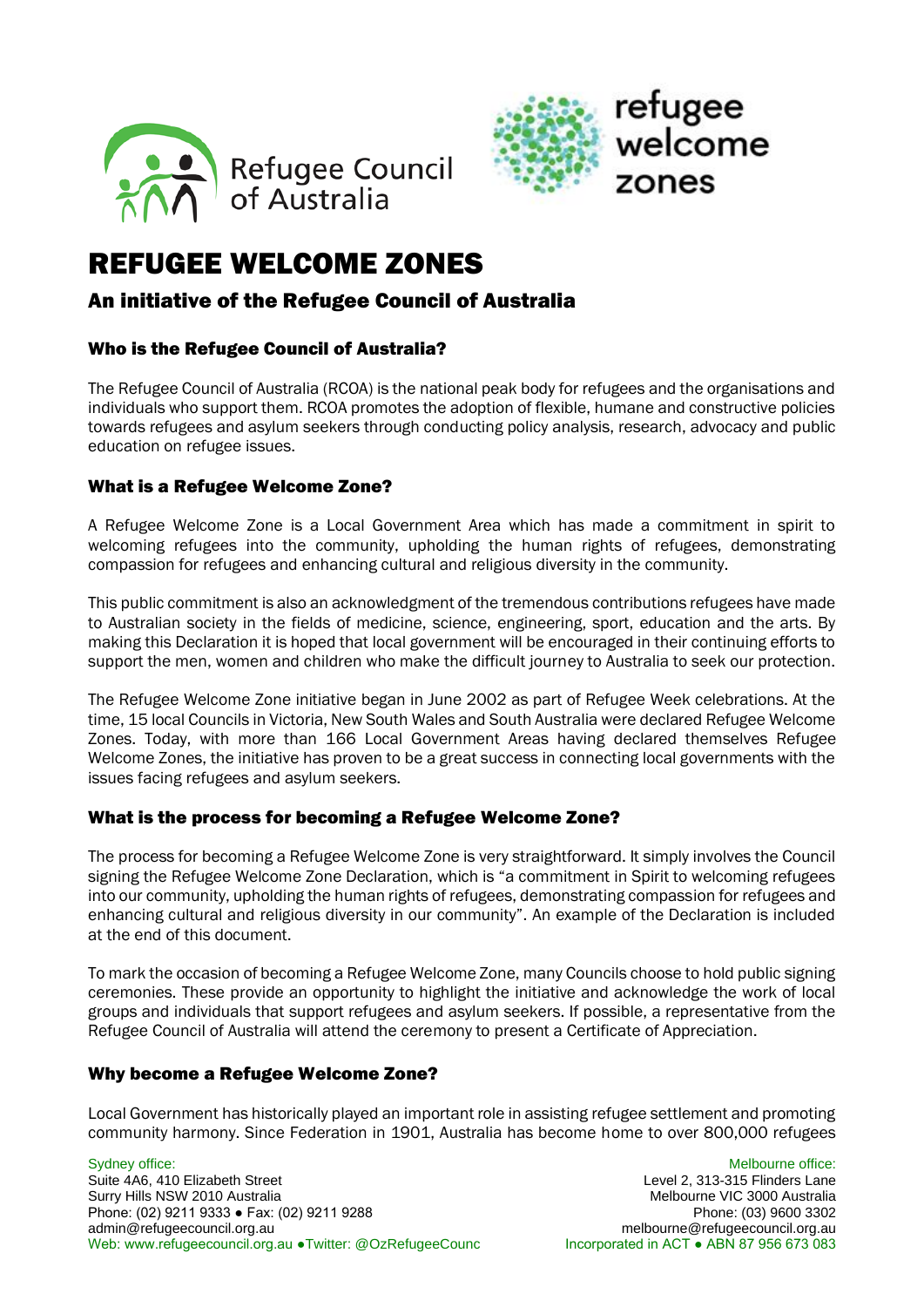and we have a proud history of settling refugees from all over the world who have gone on to make an enormous contribution to our economic, social and cultural life. Becoming a Refugee Welcome Zone is a way to continue this proud tradition of supporting the settlement of refugees.

Signing the Declaration can also promote harmony, social cohesion and respect for human rights in your local community. It is a great way to demonstrate support for refugees and take a strong stand against racism and discrimination. It can help to raise awareness about the issues affecting refugees, foster a culture of mutual respect and promote an appreciation of cultural diversity.

Becoming a Refugee Welcome Zone can also encourage the development of a more coordinated approach to supporting refugee settlement. It can motivate Local Government and local organisations and support groups to work together more effectively so as to improve settlement outcomes for refugees.

#### What are the obligations and responsibilities of Refugee Welcome Zones?

The Refugee Welcome Zone Declaration does not confer any formal obligations and Refugee Welcome Zones are not required to uphold any statutory responsibilities or financial commitments. The signing of the Declaration is a simply a way of demonstrating broad support for the principles it contains. Any actions or activities undertaken by Refugee Welcome Zones to implement the Declaration are voluntary.

However, while signatories to the Refugee Welcome Zone Declaration are not required to undertake any specific activities, any initiatives which help to create a welcoming atmosphere and assist the settlement of refugees and their communities are welcomed and encouraged.

#### How can Refugee Welcome Zones support refugees?

There are many things that your Local Government Area can do to welcome refugees to your community:

- Build partnerships and work collaboratively with local community groups and service providers to enhance support for refugees settling in your area.
- Develop a Local Government policy relating to refugees and asylum seekers or review existing policies.
- Offer funding for community-based projects which support the settlement of refugees.
- Identify support for refugees and people seeking asylum as a priority area for grants programs.
- Advocate for greater supports to be provided by state and federal governments for refugees.
- Organise an event during Refugee Week, such as a street fair of festival.
- Host a community meeting with newly arrived refugees and guest speakers from refugee support organisations to find out how your Council can best support refugees in your community.
- Hold a multicultural film festival.
- Hold community picnics and gatherings to encourage families from different backgrounds and community organisations to meet.
- Coordinate with local libraries in the area to develop an English tutoring program for newly arrived refugees.
- Liaise with the Red Cross to run information sessions for newly arrived refugees who have been separated from family members and relatives.
- Hold a public forum to enable guest speakers from refugee backgrounds to share their stories.
- Provide training and awareness raising activities on refugee issues and how to support refugees and people seeking asylum.
- Build capacity of local residents/volunteers to raise concerns with their local, state and federal representatives through training and other education campaign.

#### *How has your organisation, community or council welcomed refugees? Send in your past and upcoming events and initiatives to [manager@refugeecouncil.org.au](mailto:media@refugeecouncil.org.au)  We'd like to hear about your program or event, big or small!*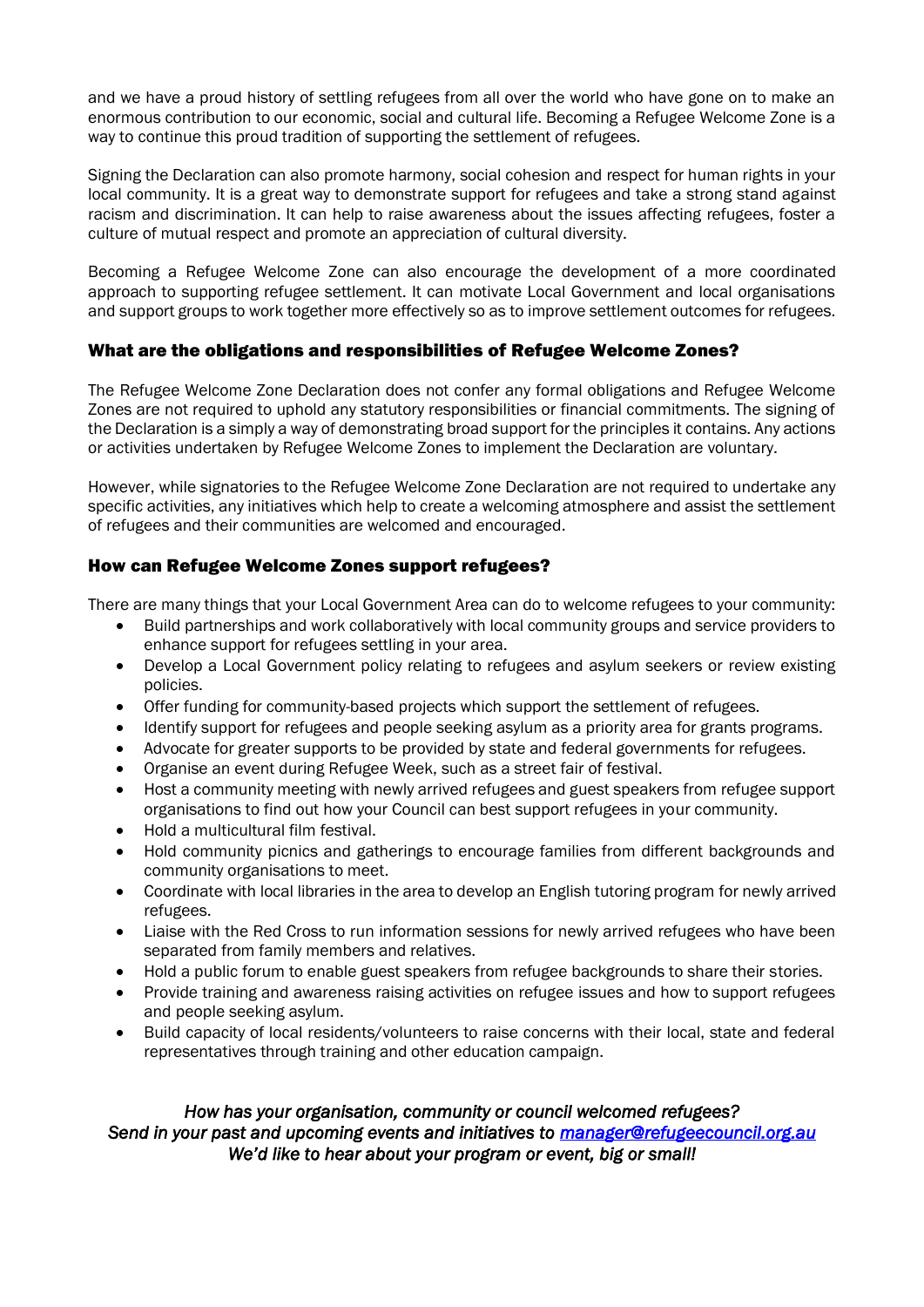#### Current Refugee Welcome Zones

There are currently 166 Refugee Welcome Zones in Australia.

#### Australian Capital Territory: ACT government

New South Wales: Albury City Council, Armidale Dumaresq Council, Ballina Shire Council, Bathurst Regional Council, Bega Valley Shire Council, Blacktown City Council, Blayney Shire Council, Blue Mountains City Council, Burwood Council, Byron Shire Council, Campbelltown City Council, City of Canterbury-Bankstown, Carrathool Council, Coffs Harbour City Council, Cootamundra-Gundagai Regional Council, Cowra Council, Cumberland Council, Dubbo City Council, Eurobodalla Shire Council, Fairfield City Council, Federation Council, Georges River Council, Glen Innes Severn Council, Gosford City Council, Goulburn Mulwaree Council, Griffith City Council, Gunnedah Shire Council, Gwydir Shire Council, Hawkesbury City Council, Hornsby Shire Council, Inner West Council, Kiama Municipal Council, Ku-ringgai Council, City of Lake Macquarie, Lane Cove Council, Leeton Shire Council, Lismore City Council, Lithgow Council, Liverpool City Council, Moree Plains Shire Council, Mosman Council, Newcastle City Council, North Sydney Council, Orange City Council, Parkes Shire Council, City of Parramatta, Penrith City Council, Port Macquarie-Hastings Council, Queanbeyan-Pelarang Regional Council, Randwick City Council, City of Ryde, Shellharbour City Council, Snowy Monaro Regional Council, Snowy Valleys Council, Sutherland Shire Council, City of Sydney, Tweed Shire Council, Upper Lachlan Shire Council, Wagga Wagga City Council, Warrumbungle Shire Council, Waverley Council, Willoughby City Council, Wingecarribee Shire Council, Wollongong City Council, Yass Valley Council

#### Northern Territory: City of Palmerston

Victoria: Alpine Shire Council, Ararat Rural City Council, City of Ballarat, Banyule City Council, Bass Coast Shire Council, City of Bayside Council, Brimbank City Council, Shire of Campaspe, Cardinia Shire Council, City of Casey, City of Darebin, Shire of East Gippsland, City of Glen Eira, City of Greater Bendigo, Colac Otway Shire, Gannawarra Shire Council, City of Greater Dandenong, City of Greater Geelong, Hepburn Shire Council, Hindmarsh Shire Council, Hobsons Bay City Council, Horsham Rural City Council, Hume City Council, Indigo Shire Council, Knox City Council, La Trobe City Council, Macedon Ranges Shire Council, Manningham City Council, Mansfield Shire Council, Maribyrnong City Council, Maroondah City Council, City of Melbourne, Mildura Rural City Council, Mitchell Shire Council, Moira Shire Council, City of Monash, City of Moonee Valley, Moreland City Council, Mornington Peninsula Shire, Mount Alexander Shire Council, Nillumbik Shire Council, Northern Grampians Shire, Northern Grampians Shire Council, City of Port Phillip, Borough of Queenscliffe, Greater Shepparton City Council, South Gippsland Shire Council, Strathbogie Shire Council, Surf Coast Shire, Swan Hill Rural City Council, Wellington Shire Council, City of Whittlesea, City of Wodonga, Wyndham City, City of Yarra, Yarra Ranges Council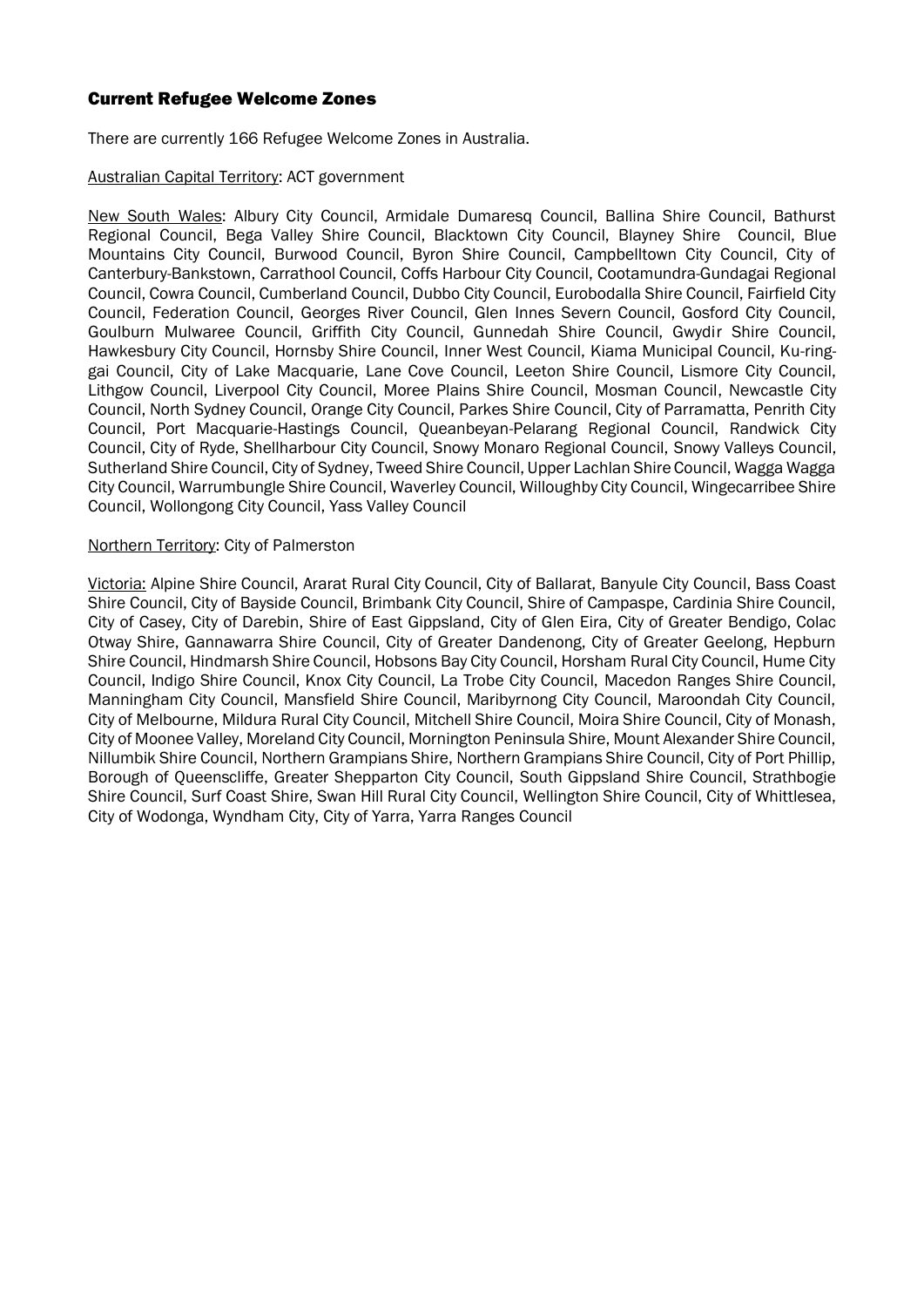South Australia: Adelaide City Council, Adelaide Hills Council, Campbelltown City Council, Town of Gawler, City of Marion, City of Mitcham, Mount Barker District Council, City of Mount Gambier, Rural City of Murray Bridge, City of Norwood, Payneham and St Peters, City of Onkaparinga, City of Port Adelaide Enfield, City of Prospect, City of Salisbury, City of Victor Harbor, City of West Torrens, Whyalla City Council, Yankalilla District Council.

Queensland: Brisbane City Council, Diamantina Shire Council, Flinders Shire Council, City of Ipswich, Logan City Council, Mackay Regional Council, Southern Downs Shire Council, Toowoomba Regional Council, Townsville City Council

Tasmania: Break O'Day Council, Burnie City Council, Clarence City Council, Derwent Valley Council, Hobart City Council, Huon Valley Council, Kingborough Council, La Trobe Council, Launceston City Council, Northern Midlands Council, West Tamar Council

Western Australia: Augusta-Margaret River Shire Council, Town of Bassendean, City of Bayswater, City of Fremantle, Shire of Katanning, Shire of Manjimup, Shire of Mundaring, City of Subiaco, Town of Victoria Park, City of Vincent. *Updated September 2021* 

*Map of Refugee Welcome Zones in Australia*